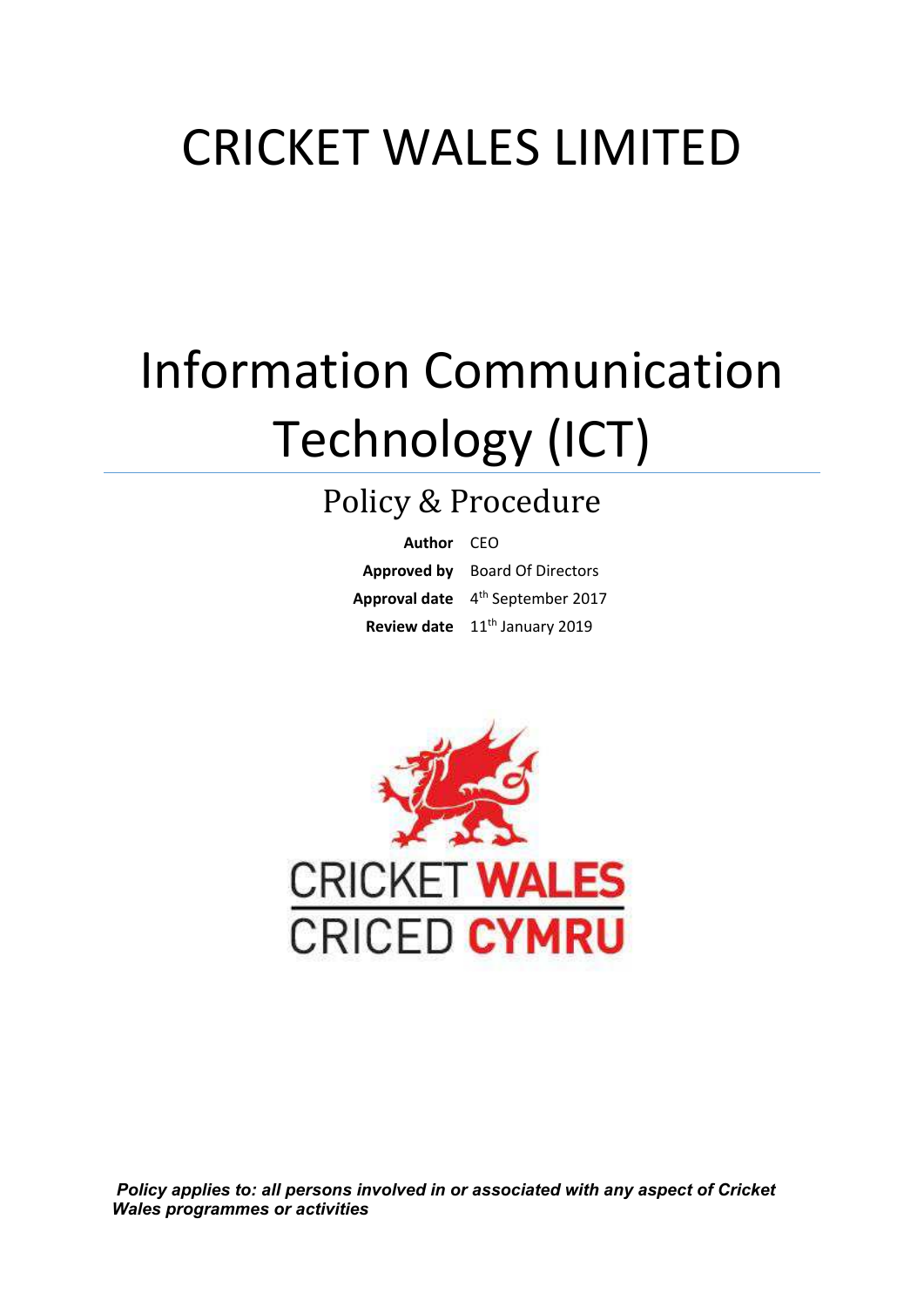#### **Information and Communication Technology (ICT) Information Policy and Procedure**

Policy, standards, guidelines and procedures have been established to ensure that Information Communication and Technology (ICT) facilities, services, programs and data are protected from all threats, whether internal or external, deliberate or accidental.

*All Users* (i.e. anyone with access) is covered by this policy and related procedures.

The ICT policy for employees can be found on page 112 of the Company's HR Manual.

#### **ICT Acceptable Use Policy**

All users who are granted access to, or use Cricket Wales Information and Communication Technology (ICT) facilities or services shall use them in an appropriate and responsible manner that further the aims of our sport. Cricket Wales reserves the right to record and monitor activity, limit, restrict, cease, or extend access of ICT facilities and services. Disciplinary actions apply, for violation of this policy and/or procedures.

#### **1. Objectives of the Policy**

- 1.1. To minimise Cricket Wales asset and business risk;
- 1.2. To ensure that all of the Cricket Wales computing facilities and services, programs and data are adequately protected against loss, misuse or abuse;
- 1.3. To create Cricket Wales awareness that appropriate information and physical security measures are implemented as part of the effective operation and support of ICT facilities and services;
- 1.4. To ensure that all users fully comply with Information Security policy, standards, guidelines and procedures and the relevant legislation;
- 1.5. To ensure all users are aware of their responsibilities for the security and protection of facilities, services, programs and data over which they have control;
- 1.6. To ensure that the information security aspects of technology and business applications are consistent with the Cricket Wales data protection policy and procedures

#### **2. Responsibilities relating to the Policy**

- 2.1. The Cricket Wales Board and CEO has the responsibility for the approval and review of all ICT-related policies, including this Information Security Policy;
- 2.2. The CEO oversees the overall strategic direction, management and operation of Cricket Wales's ICT operation and services, consistent with the operational objectives of Cricket Wales and has overall responsibility for information security and ensuring that users adhere to the agreed policy;
	- 2.2.1. The CEO may delegate some aspects of this responsibility as agreed by the Board to a specialist IT Manager (employee or consultant) particularly relating to IT security. In terms of ICT based at The Sophia Gardens Stadium, Cricket Wales delegates the responsibility to Altodigital Networks Ltd. through Glamorgan Cricket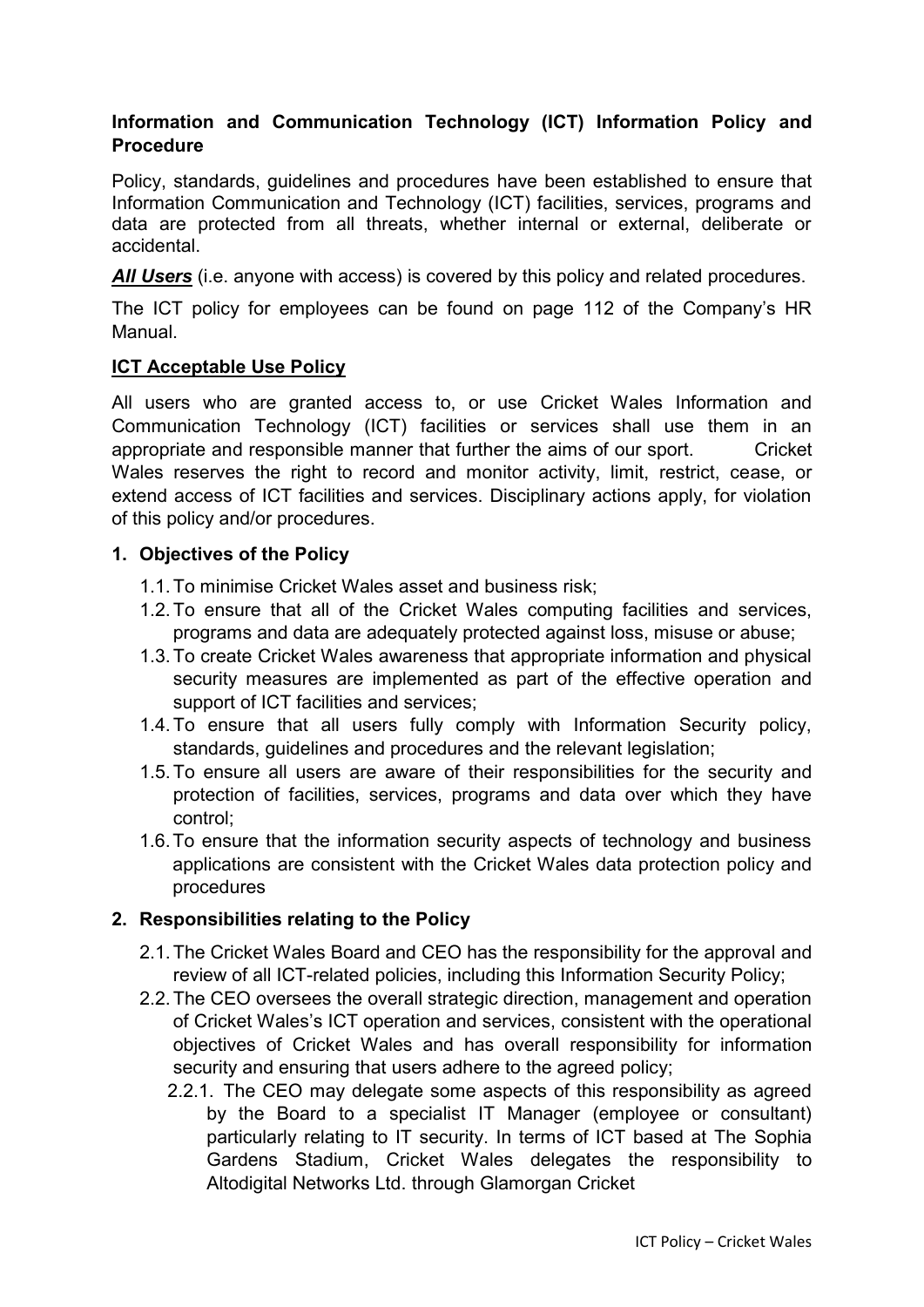- 2.3. The CEO must undertake regular risk reviews to ensure that all risks are identified and all reasonable measures are taken to prevent ICT security breaches;
- 2.4. All employees must assist in maintaining the security and integrity of Cricket Wales ICT infrastructure, facilities and services and have responsibility to adhere to Cricket Wales related policies.

#### **3. Non-compliance or Breach of the Policy or any ICT related Procedure**

Any breach of this policy will be managed in accordance with the ICT breach process detailed below. Disciplinary measures (as contained in relevant Cricket Wales procedures and/or employee agreements) shall apply, for violations of this policy and any other policies or procedures associated with this policy.

#### **4. General rules relating to Emails**

Users shall apply the same personal and professional courtesies and considerations in electronic messages as they would in other forms of communication. Staff members are responsible for reading and complying with this procedure and any associated policies, procedures, guidelines or conditions of use.

In addition, Users:-

- 4.1. shall not transmit messages unnecessarily;
- 4.2. shall not transmit frivolous, abusive or defamatory messages;
- 4.3. shall not transmit electronic messages that are illegal or contravene other Cricket Wales policies;
- 4.4. shall not make available to others or access themselves any content that they do not have rights to;
- 4.5. shall not cause interference with other users of email services; examples of interference include transmission of email chain letters, widespread distribution of unsolicited email, junk mail, pyramid mail and the repeated sending of the same message.

Cricket Wales email services may be used to send or receive incidental personal messages providing that such use will not:-

- 4.6. directly or indirectly interfere with Cricket Wales business operations, or
- 4.7. interfere with the user's employment or other obligations to Cricket Wales, or
- 4.8. cause or be likely to cause damage to Cricket Wales's reputation, or
- 4.9. conflict with any Cricket Wales policies, regulations or legislation

The use of 'non-Cricket Wales' email services by employees to convey Cricket Wales related business content is prohibited.

Commercial for profit activities or advertisements:-

- 4.10. Cricket Wales's email services may not be used for commercial activities or personal gain, except as agreed by the CEO
- 4.11. Advertising or sponsorship is not permitted except where such advertising or sponsorship has been approved by Cricket Wales Board

Email Property rights are reserved:-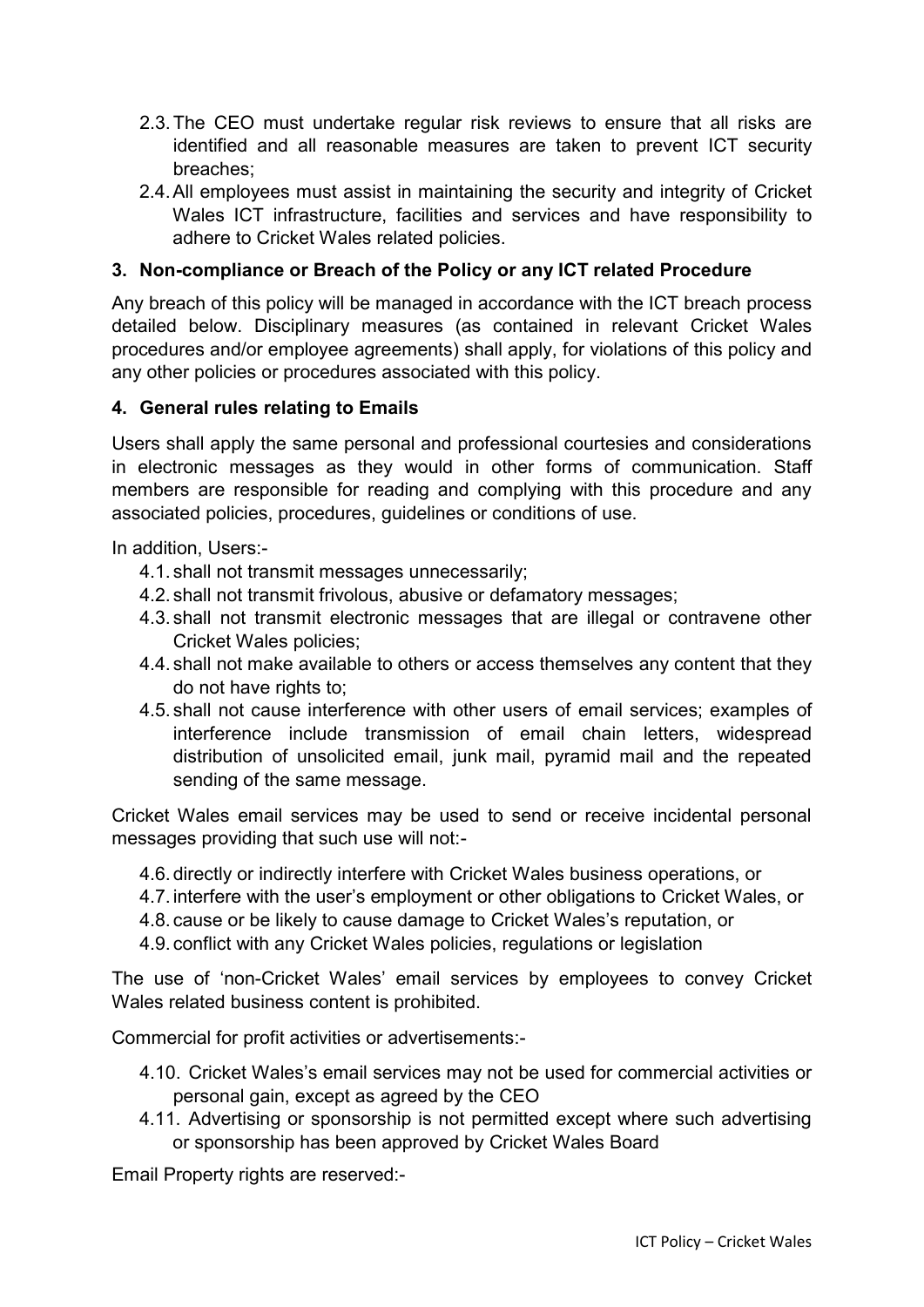- 4.12. all electronic messages stored on Cricket Wales computers and networking facilities are deemed to be Cricket Wales records and may be subject to disclosure if required by law;
- 4.13. all emails which are in support of Cricket Wales business are considered to be a Cricket Wales record, irrespective of the location or ownership of the facilities used to create or store the electronic record. Users of email services must be aware of their responsibilities in regard to the management, retention and disposal of Cricket Wales records (refer to Cricket Wales Data Management procedure)

Email Message Storage consent:-

- 4.14. by accessing the Cricket Wales's email services, users consent to their electronic messages being stored both online and off-line as a part of routine Cricket Wales system backup operations
- 4.15. under no circumstances is Cricket Wales accountable for loss of personal electronic messages stored online or off-line

Inspection and Monitoring of Email Messages:-

- 4.16. It is not the policy of Cricket Wales to regularly monitor the content of electronic messages. However, they may be monitored from time to time. Users should construct their communications in recognition of this fact.
- 4.17. the IT Manager will not monitor individual communications out of personal curiosity or at the request of individuals who have not obtained the prior approval of the CEO. However, it may be necessary for the IT Manager to review the content of an individual user's communications during the course of a problem resolution.

Email Privacy:-

Due to the nature of email systems, Cricket Wales cannot guarantee the confidentiality of information contained in messages even though Cricket Wales respects the privacy of Users:-

- 4.18. viewing of stored messages may be necessary from time to time, to help redirect messages that cannot be delivered, to examine contents for legal reasons, or for other operational purposes such as messages that cause failures in the system due to the presence of viruses, size, or message corruption;
- 4.19. Cricket Wales permits the inspection, monitoring or disclosure of electronic messages without the owner's consent following CEO and/or Board authorisation only when-
	- 4.19.1. consistent with and required by law;
	- 4.19.2. there is reason to believe that violations of law or Cricket Wales policy have taken place; or
	- 4.19.3. in exceptional cases, to meet time-dependent, critical operational needs; or
	- 4.19.4. it is necessary to protect the Cricket Wales communication networks; or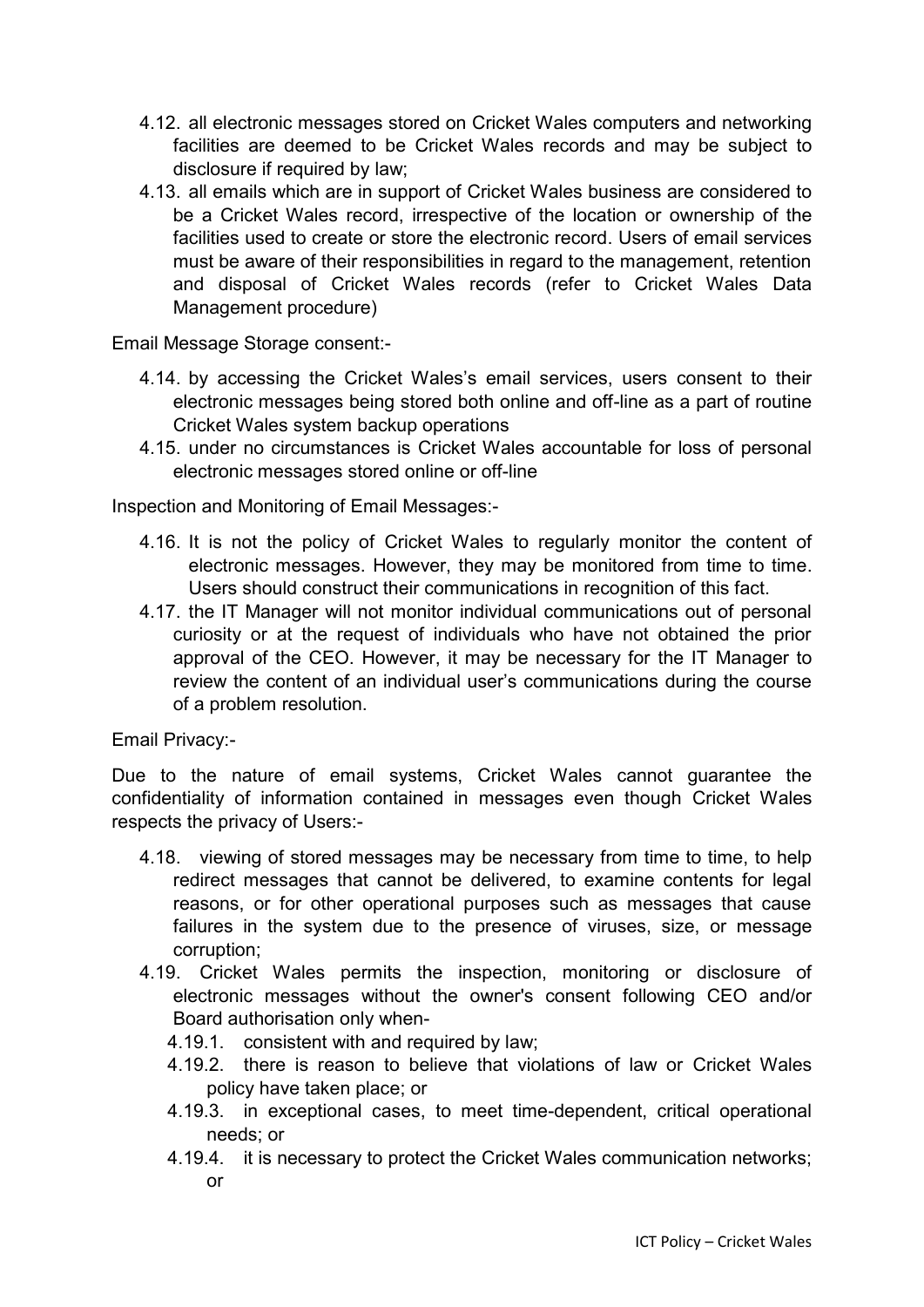4.19.5. emergency situations (e.g. when Cricket Wales or its members are endangered or to maintain the integrity of information and services when access to email services must be secured to ensure the preservation of evidence) special dispensations apply

#### **5. ICT Anti-Virus Software**

- 5.1. Cricket Wales will ensure that approved and maintained licensed anti-virus software from known and trusted sources is used on all computers owned or leased by Cricket Wales;
- 5.2. anti-virus software must not be deactivated unless instructed to do so as part of a maintenance or similar procedure;
- 5.3. disciplinary actions may apply for violation of these procedures

#### **6. ICT Breach Process**

Any alleged breach of the ICT Policy must be reported to the Administration Officer who will record, investigate and act according to this process to ensure consistent and expedient investigation and management of alleged breaches.

Any incident that is considered to be an alleged breach of ICT policy or procedures will be categorised into:

6.1. Minor breach, or

6.2. Major breach

All breaches must be investigated to determine whether a breach was of an **accidental** or **deliberate** nature.

Consistent categorisation of breaches and recommended disciplinary actions across Cricket Wales apply. Guides to the applicable response are described below:

Staff will be liable to disciplinary action if they are in breach of this IT, E Mail & Internet Usage Policy. Depending on the severity of the offence staff may be liable to summary dismissal.

If any Employee's conduct and/or actions are unlawful or illegal the individual may be personally liable. Information relating to the commission of a criminal offence may be passed to the relevant prosecuting authority.

Any information security incident where a legal infringement is suspected MUST be dealt with as a Major Breach.

Major Breach examples might include (but are not limited to):-

- Copying or sharing with others software, music or movies without the written permission of the copyright owner.
- Making a CD track or movie available via a file-sharing service or a web-site.
- Downloading a CD track or movie from a file-sharing service, a peer to-peer service, or a web-site.
- Storing a file on Cricket Wales equipment that contains illegally copied software, music or video storing of files on a personal piece of equipment, copyrighted software or audio-visual material accessed using Cricket Wales Internet service.